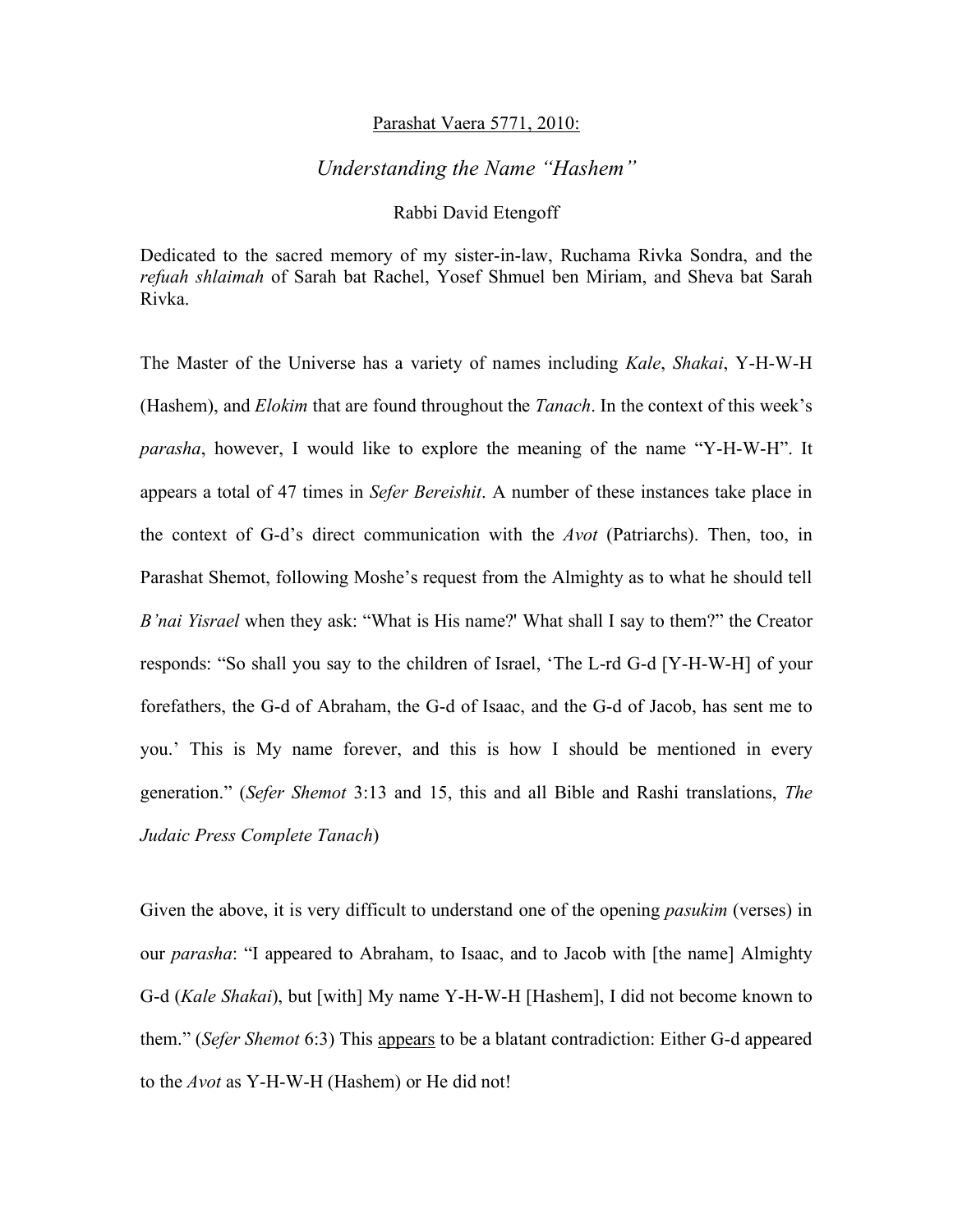Rashi (1040-1105) explains this seeming inconsistency in the following manner:

It is not written here *lo hodaati*, "but My Name Y-H-W-H [*Hashem*] I did not make known to them," but *lo nodaati*, "I did not become known." [I.e.,] I was not recognized by them with My attribute of keeping faith, by dint of which My name is called Y-H-W-H [Hashem], [which means that I am] faithful to keep My words, for I made promises to them, but I did not fulfill [them while they were alive]. (*Sefer Shemot* 6:3)

Rashi notes that the terminology of the verse itself contains the solution to the abovenoted perceived incongruity. While the *Avot* were well aware of the name Y-H-W-H, they had not yet witnessed the full power of this name, since G-d's demonstrative actions as Hashem i.e., He who promises and fulfills, would take place in the future rather than in their time. As the celebrated Bible scholar Dr. Nechama Leibowitz *zatzal* (1905-1997) so beautifully explained:

[As a result of Rashi's analysis] we can now understand what the Torah actually meant [when it stated: "... but [with] My name Hashem, I did not become known to them."] Hashem promised promises to the *Avot*. He promised to them that the Land of Israel would be their children's permanent possession – as of their time, however, the time of the fulfillment of this promise had not yet arrived. This, then, is what the Torah meant [in our verse.] That is to say that as of their time G-d had not fully revealed Himself to them as "Hashem," – as "He who is faithful to fulfill His promises" and Who, as a result, is thereby called "Hashem." (*Iunyim Chadashim b'Sefer Shemot*, page 99, translation and brackets my own)

The great Spanish exegete, Avraham Ibn Ezra (1092 –1167), presents an insightful resolution to our textual conundrum that essentially parallels that of Rashi. He, too, suggests that the *Avot* surely knew the name "Y-H-W-H," since it is used throughout *Sefer Bereishit*. He labels this use of the name "Hashem" as the *shame etzem* (the proper name) aspect of this term. In other words, they certainly knew G-d by this title. They did not , however, know Hashem in a manner that was empirically based upon the complete fulfillment of His promised actions and deeds, since He had not yet carried them out. The Ibn Ezra calls this aspect of the name "Hashem" the *shame toar* (the adjectival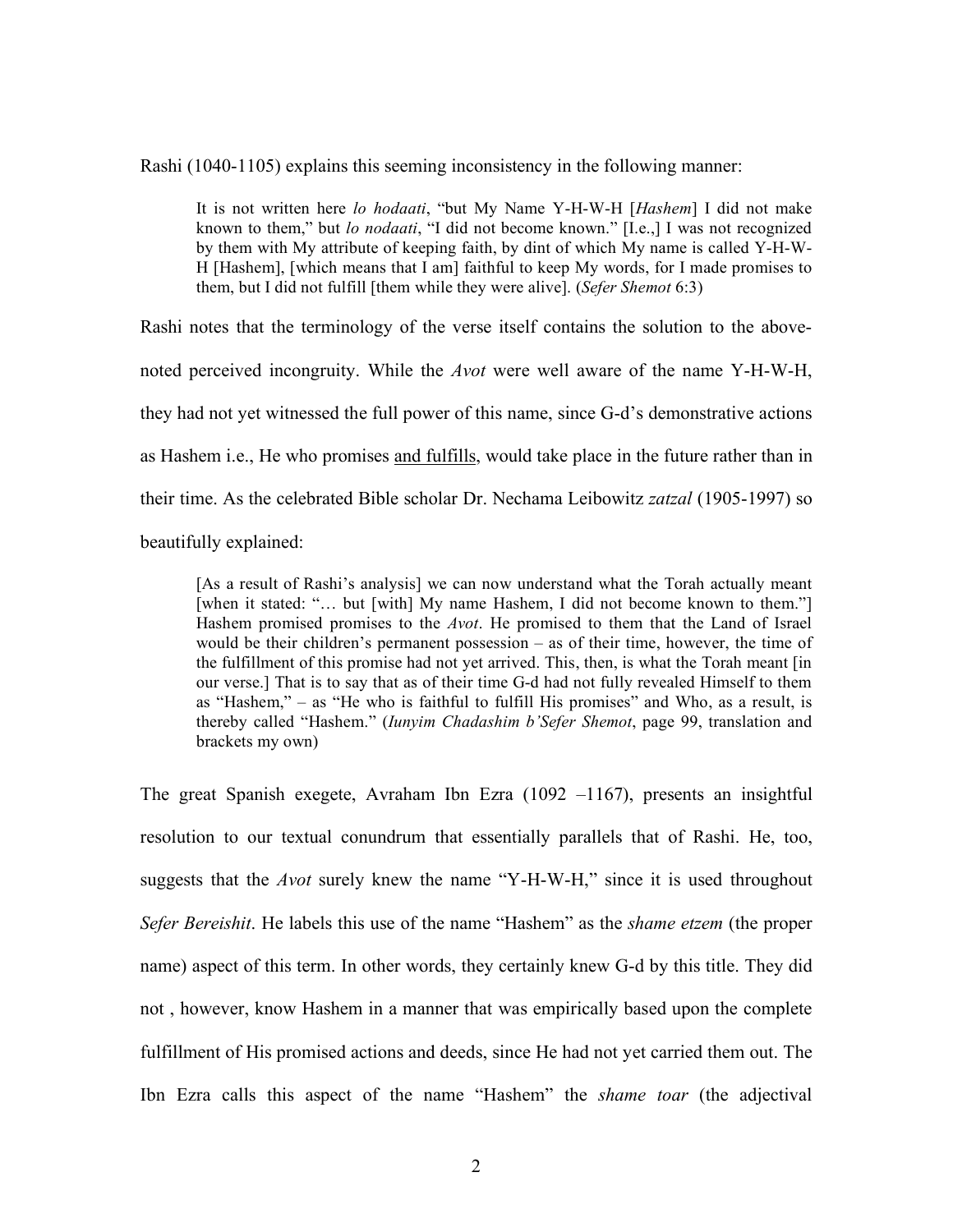descriptive name). It specifically refers to G-d's name as manifested through His actions and as He who fulfills His promises. Rav Ibn Ezra places a great deal of emphasis on this newly revealed aspect of G-d's name. In fact, he suggests that the true purpose inherent in Moshe's agency was none other than: "… to make this name [Y-H-W-H, Hashem] known [to mankind]." (Ibn Ezra, *Sefer Shemot* 6:3) When viewed in this light, "Hashem" clearly carries the connotation of He who promises, and fulfills that which He promises. In sum, it was this new "persona" of G-d that Moshe now publicized to the Jewish people, and to the world.

In light of the interpretation of the name "Hashem" presented by both Rashi and Ibn Ezra, we may now ask another question: "Who was on a higher spiritual level? Was it the generation who left Egypt (the *Dor Hamidbar*), since they witnessed the wonders and miracles associated with the name "Hashem," or was it the *Avot* who did not know G-d in this manner?" At first blush, one might be tempted to suggest that the *Dor Hamidbar* was superior to the *Avot*, since G-d, as Hashem, demonstrated His power and glory to them on numerous occasions. The great Spanish Jewish physician, poet and philosopher, Rabbi Yehudah Halevi (1075-1141), however, took the polar opposite position, noting that G-d:

"… appeared unto Abraham . . . as *Kale Shakāi*'" (*Sefer Shemot* 6:3), i.e. , in the way of power and dominion, as is said: "He let no man oppress them, and He reproved kings on their account" (*Sefer Tehillim* 105:14). He did not, however, perform any miracle for the patriarchs as He did for Moses, saying: "but [with] My name Y-H-W-H [Hashem], I did not become known to them." (*Sefer Shemot*, ibid.). This means by My name Y-H-W-H, since the letter bēth in *b'Kale Shakaiāi* refers to the former. The wonders done for Moses and the Israelites left no manner of doubt in their souls that the Creator of the world also created these things which He brought into existence immediately by His will, as the plagues of Egypt, the dividing of the Red Sea, the manna, the pillar of a cloud, and the like. The reason of this was not because they were higher than the Patriarchs, but because they were a multitude, and had nourished doubt in their souls, whereas the Patriarchs had fostered the utmost faith and purity of mind. If they had all their lives been pursued by misfortune, their faith in G-d would not have suffered. Therefore they required no signs.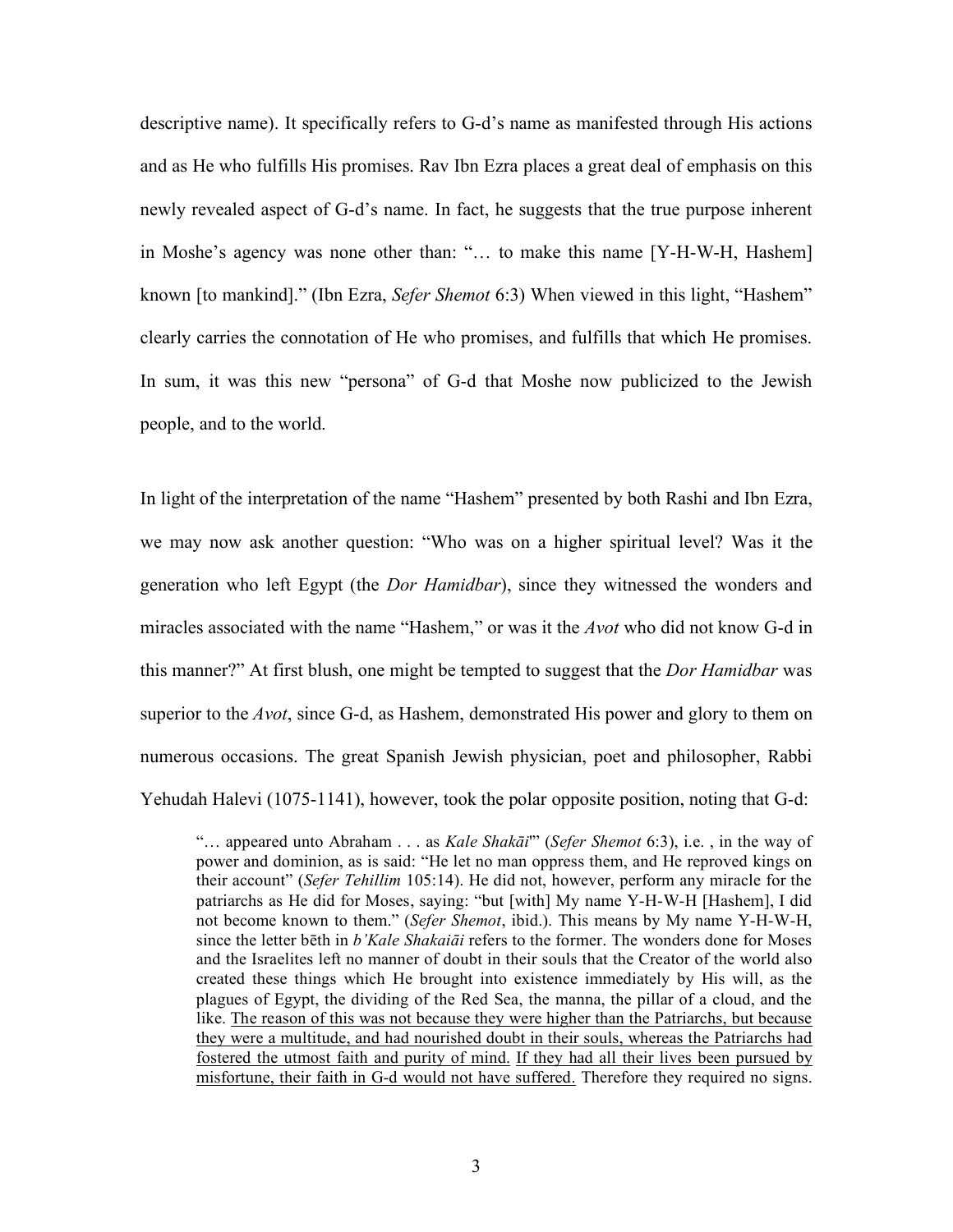(*Kitab al Khazari* 2:2, translated from the Arabic by Hartwig Hirschfeld, underlining and emendations my own)

In sum, the *Avot* were on a far higher spiritual level than the *Dor Hamidbar*. They had perfect and unquestioned faith in G-d in all of His manifestations, even if they did not personally experience each of them. As Rabbi Yehudah Halevi states: "the Patriarchs had fostered the utmost faith and purity of mind" to the extent that even "if they had all their lives been pursued by misfortune, their faith in G-d would not have suffered." In contrast, the *Dor Hamidbar* needed to see unmistakable demonstrations of Hashem's power, as expressed in the 10 Plagues, the Splitting of the Red Sea, and the manna – to name just a few of the miracles G-d did for them - since "they were a multitude, and had nourished doubt in their souls."

We are citizens of a frequently anti-religious modern Western society. Unlike the *Dor Hamidbar*, however, we do not witness explicit miracles wherein G-d temporarily suspends the Laws of Nature in an unmatched display of His divine power. Therefore, in order to remain strong and grow in our *emunah* (faith) and *bitachon* (belief) in G-d, we must emulate our *Avot* and *Emahot* (Matriarchs) and strive to see G-d's "hand" writ large in all aspects of daily living. Then, too, we must ever be sensitive to the Almighty's "gentle touch" upon our shoulder, particularly when we engage in Torah study, *tefilah*  (prayer), and *gemilut chasadim* (acts of loving-kindness toward our fellow Jews). Thus, like the *Avot* and *Emahot*, to paraphrase Eliyahu's experience in *Sefer Melachim* I: 19:12, we must learn to sense G-d's presence in the "still small sound," rather than through supernatural and miraculous manifestations of His power. May Hashem give us the strength and wisdom to do so, and may it be His will (*v'chane yihi ratzon*).